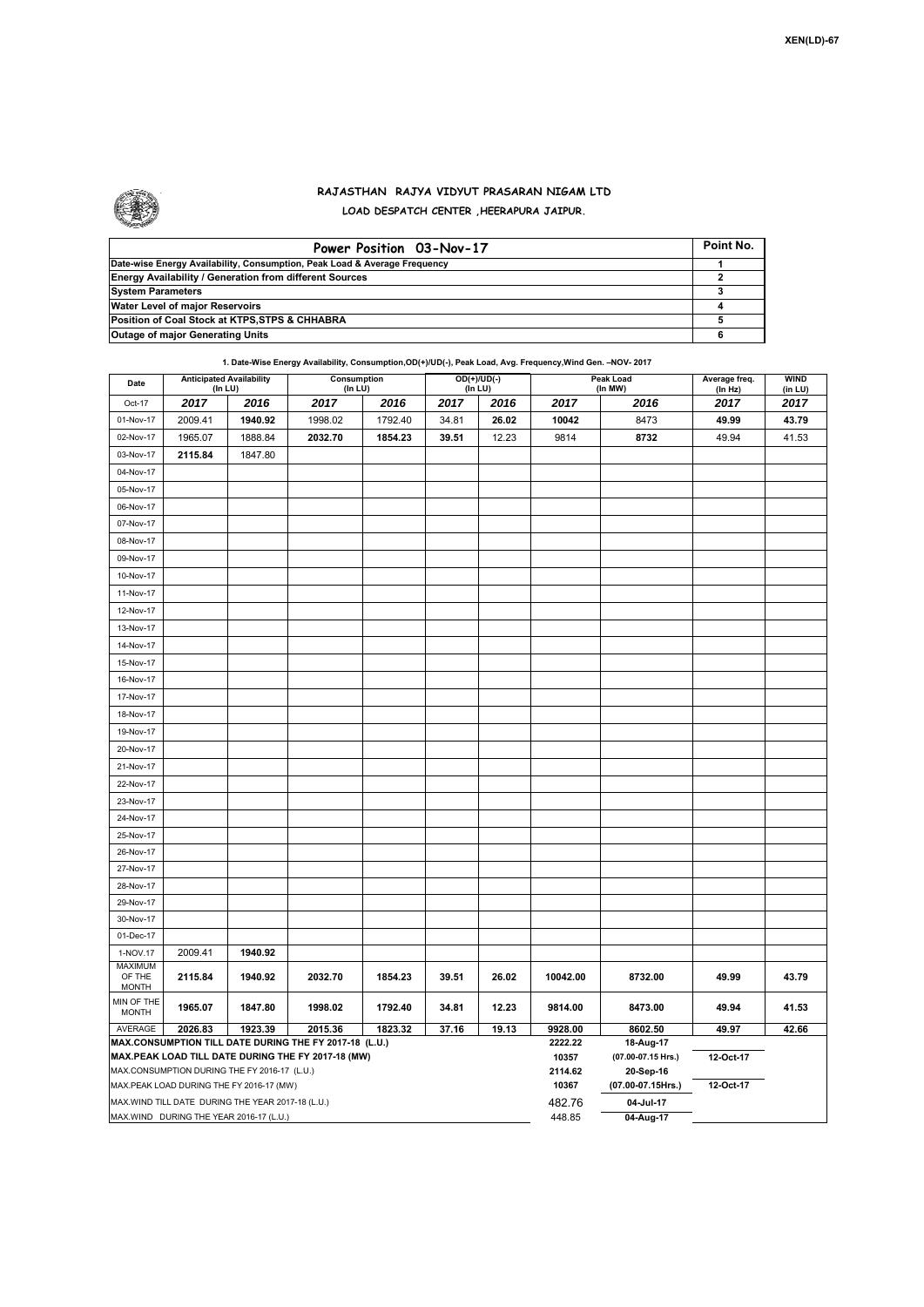|                | (In LU)                                              |                    |                             |                    |  |  |  |  |  |
|----------------|------------------------------------------------------|--------------------|-----------------------------|--------------------|--|--|--|--|--|
| S.No.          | Sources Available to Rajasthan / Installed           | Prior              | Prior                       | Actual             |  |  |  |  |  |
|                | Capacity as on 30.09.2016                            |                    | assessment of assessment of | Energy             |  |  |  |  |  |
|                | (In MW)                                              | Avail. For next    | Avail.                      | <b>Received</b>    |  |  |  |  |  |
|                |                                                      | Day                |                             |                    |  |  |  |  |  |
|                |                                                      |                    | 2-Nov-17                    |                    |  |  |  |  |  |
| 1              | KTPS (1240/1240)                                     | 271.00             | 271.00                      | 268.42             |  |  |  |  |  |
| $\overline{2}$ | STPS (1500/1500)                                     | 110.00             | 110.00                      | 103.15             |  |  |  |  |  |
| 3              | DHOLPUR GAS CCPP (330/330)                           | 0.00               | 0.00                        | 25.85              |  |  |  |  |  |
| 4              | RAMGARH (273.5/273.5)                                | 41.00              | 41.00                       | 36.44              |  |  |  |  |  |
| 5              | RAPP-A(200/200)                                      | 41.00              | 41.00                       | 42.12              |  |  |  |  |  |
| 6              | MAHI (140/140)                                       | 0.00               | 0.00                        | 0.00               |  |  |  |  |  |
| 7              | CHAMBAL (RPS+JS) (135.5/271)                         | 38.62              | 38.62                       | 35.67              |  |  |  |  |  |
| 8              | GIRAL LIGNITE (250/250)                              | 0.00               | 0.00                        | 0.00               |  |  |  |  |  |
| 9              | CHHABRA TPS 1000/1000)                               | 219.00             | 162.00                      | 171.40             |  |  |  |  |  |
| 10             | ADANI (TPS) + KALISINDH (TPS)                        | 362.00             | 360.00                      | 348.43             |  |  |  |  |  |
| 11             | (1200+1200/1320+1200)<br>WIND FARM (3980.40/4119.15) | 36.00              | 23.00                       | 41.53              |  |  |  |  |  |
| 12             | SOLAR POWER(737.70/1295.70)                          | 0.00               | 0.00                        | 2.25               |  |  |  |  |  |
| 13             | CAPTIVE POWER PLANTS                                 | 0.00               | 0.00                        | 0.00               |  |  |  |  |  |
| 14             | REGIONAL (INTRA STATE) O.A. (VLTPS)                  | 0.00               | 0.00                        | 0.00               |  |  |  |  |  |
| 15             | OPEN ACCESS                                          | 15.60              | 13.79                       | 13.79              |  |  |  |  |  |
| 16             | BIOMASS - (101.95/119.25)                            | 7.00               | 7.00                        | 7.04               |  |  |  |  |  |
| 17             | BARSINGHSAR LTPS(250/250)                            | 27.00              | 0.00                        | 9.15               |  |  |  |  |  |
| 18             | RAJWEST (1080/1080)                                  | 129.00             | 172.00                      | 174.52             |  |  |  |  |  |
|                | <b>TOTAL (A): 1-18</b>                               | 1297.22            | 1239.41                     | 1279.77            |  |  |  |  |  |
| 19             | <b>BBMB COMPLEX</b>                                  |                    |                             |                    |  |  |  |  |  |
|                | a) BHAKRA(230.79/1516.3)                             | 20.28              | 20.61                       | 20.59              |  |  |  |  |  |
|                | b) DEHAR (198/990)                                   | 9.94               | 10.26                       | 9.24               |  |  |  |  |  |
|                | c) PONG (231.66/396)                                 | 31.39              | 35.38                       | 34.62              |  |  |  |  |  |
|                | TOTAL: a TO c                                        | 61.61              | 66.25                       | 64.45              |  |  |  |  |  |
| 20             | <b>CENTRAL STATIONS</b>                              |                    |                             |                    |  |  |  |  |  |
|                | d) SINGRAULI (300/2000)                              | 80.29              | 79.78                       | 79.78              |  |  |  |  |  |
|                | (310.24/3000)<br>e) RIHAND                           | 121.35             | 120.26                      | 121.78             |  |  |  |  |  |
|                | f) UNCHAHAR-I(20/420)                                | 2.37               | 4.47                        | 4.43               |  |  |  |  |  |
|                | g) UNCHAHAR-II& III(61/630)                          | 20.79              | 31.88                       | 19.62              |  |  |  |  |  |
|                | h) INDIRA GANDHI STPS(JHAJHAR) 0.00/1500)            | 0.00               | 0.00                        | 0.00               |  |  |  |  |  |
|                | i) NCTPS DADRI St-II (43.22/980) + DADRI-TH          | 13.13              | 14.57                       | 14.57              |  |  |  |  |  |
|                | j) DADRI GAS (77/830)                                | 3.53               | 3.26                        | 4.63               |  |  |  |  |  |
|                | (83.07/419)<br>k) ANTA                               | 0.00               | 0.00                        | 0.00               |  |  |  |  |  |
|                | I) AURAIYA<br>(61.03/663)                            | 0.00               | 0.00                        | 0.00               |  |  |  |  |  |
|                | m) NAPP<br>(44/440)                                  | 9.60               | 9.60                        | 9.60               |  |  |  |  |  |
|                | $n)$ RAPP-B<br>(125/440)                             | 33.93              | 33.93                       | 33.93              |  |  |  |  |  |
|                | o) RAPP-C<br>(88/440)                                | 20.34              | 20.34                       | 20.34              |  |  |  |  |  |
|                | p) SALAL<br>(20.36/690)                              | 1.00               | 1.02                        | 1.09               |  |  |  |  |  |
|                | $q)$ URI<br>(70.37/720)                              | 2.76               | 2.76                        | 2.74               |  |  |  |  |  |
|                | r) TANAKPUR<br>(10.86/94)                            | 1.20               | 1.29                        | 1.26               |  |  |  |  |  |
|                | s) CHAMERA - (105.84/540)                            | 3.92               | 3.92                        | 3.92               |  |  |  |  |  |
|                | t) CHAMERA-II (29.01/300)                            | 1.84               | 1.84                        | 1.72               |  |  |  |  |  |
|                | u) CHAMERA-III (25.21/231)                           | 1.31               | 1.31                        | 1.31               |  |  |  |  |  |
|                | v) DHAULIGANGA (27/280)                              | 1.82               | 1.82                        | 1.82               |  |  |  |  |  |
|                | w) DULHASTI (42.42/390)                              | 4.35               | 3.26                        | 4.35               |  |  |  |  |  |
|                | x) SEWA (13/120)                                     | 0.39               | 0.39                        | 0.39               |  |  |  |  |  |
|                | y) NJPC (112.00/1500) + RAMPUR(31.808/412.02)        | 11.06              | 11.01                       | 10.39              |  |  |  |  |  |
|                | z) TEHRI (75/1000)                                   | 4.76               | 4.76                        | 4.67               |  |  |  |  |  |
|                | aa) KOTESHWR (33.44/400) + PARBATI3 (56.73/520)      | 4.08               | 4.08                        | 7.23               |  |  |  |  |  |
|                | ab) TALA                                             | 1.11               | 1.23                        | 1.23               |  |  |  |  |  |
|                | ac) MUNDRA UMPP (380/4000)                           | 88.80              | 88.80                       | 88.80              |  |  |  |  |  |
|                | ad) SASAN (372/3960)                                 | 72.84              | 72.84                       | 72.84              |  |  |  |  |  |
|                | ae) FRKKA+KHLGN+TLCHR (70.18/3940)                   | 28.87              | 31.79                       | 31.33              |  |  |  |  |  |
|                | af) URS POWER(DADRI TH-I)                            | 0.00               | 0.00                        | 0.00               |  |  |  |  |  |
|                | TOTAL SCHEDULE(a TO af)                              | 597.04             | 616.47                      | 608.22             |  |  |  |  |  |
|                | LOSSES                                               | $-26.42$           | $-27.44$                    | $-29.58$           |  |  |  |  |  |
|                | NET SCHEDULED                                        | 570.62             | 589.03                      | 578.64             |  |  |  |  |  |
| 21             | BILATERAL (REG.) EXCL. BANKING                       | 9.39               | 6.10                        | 5.77               |  |  |  |  |  |
| 22             | <b>BANKING</b>                                       | 16.04              | 16.04                       | 16.04              |  |  |  |  |  |
| 23             | BILATERAL(INTER-REG.). EXCLUDING (ISOA &             | 210.26             | 123.96                      | 118.25             |  |  |  |  |  |
| 24             | BANKING)<br>INTER STATE OPEN ACCESS (BILATERAL+IEX)  | $-15.60$           | $-13.79$                    | $-13.79$           |  |  |  |  |  |
|                |                                                      |                    |                             |                    |  |  |  |  |  |
| 25             | <b>INDIAN ENERGY EXCHANGE</b>                        | 27.91              | 8.53                        | 8.53               |  |  |  |  |  |
|                | <b>TOTAL(B): (19 TO 25)</b>                          | 818.62             | 725.65                      | 713.43             |  |  |  |  |  |
|                | TOTAL GENERATION (A +B) : 1 TO 25                    |                    |                             | 1993.20            |  |  |  |  |  |
|                | OVER DRAWAL (+)/UNDER DRAWAL (-)                     |                    |                             | 39.51              |  |  |  |  |  |
|                | <b>GRAND TOTAL</b>                                   | 2115.84<br>1847.80 | 1965.07<br>1888.84          | 2032.71<br>1854.23 |  |  |  |  |  |
|                | <b>LAST YEAR</b>                                     |                    |                             |                    |  |  |  |  |  |

## **2.Anticipated Availability/Generation From Different Sources**